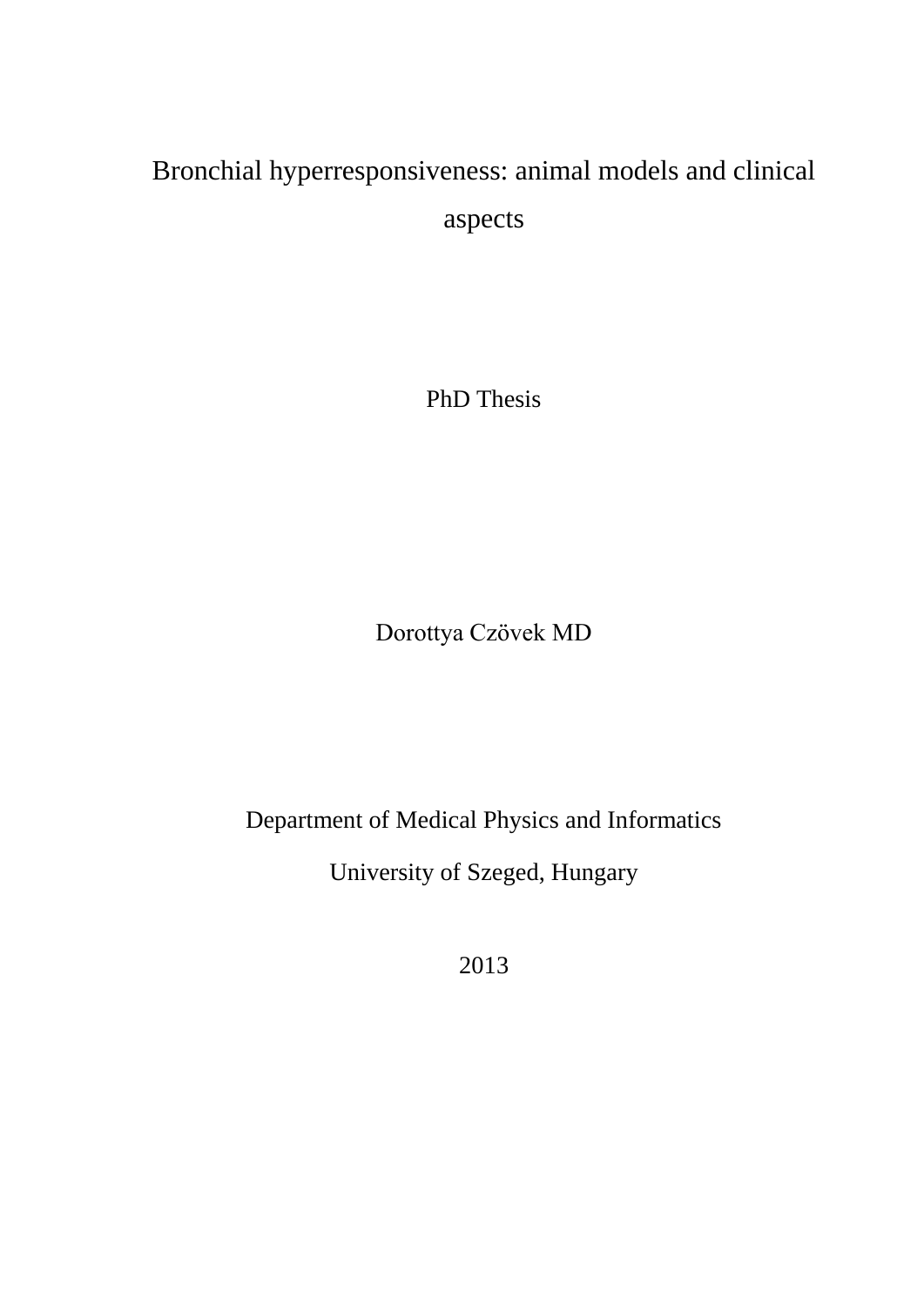# *List of papers included in this thesis*

- I. Petak F, *Czovek D*, Novak Z: *Spirometry and forced oscillations in the detection of airway hyperreactivity in asthmatic children. Pediatric Pulmonology* 47:(10) pp. 956- 965. (2012)
- II. *Czovek D*, Novak Z, Somlai C, Asztalos T, Tiszlavicz L, Bozoki Z, Ajtai T, Utry N, Filep A, Bari F, Petak F: *Respiratory consequences of red sludge dust inhalation in rats. Toxicology Letters* 209:(2) pp. 113-120. (2012)
- III. *Czovek D*, Petak F, Donati Y, Belin X, Pache JC, Barazzzone C, Habre W: *Prevention of the early phase of hyperoxia-induced lung injury by sildenafil or vasoactive intestinal peptide. Submitted to Respiratory Research* (2013)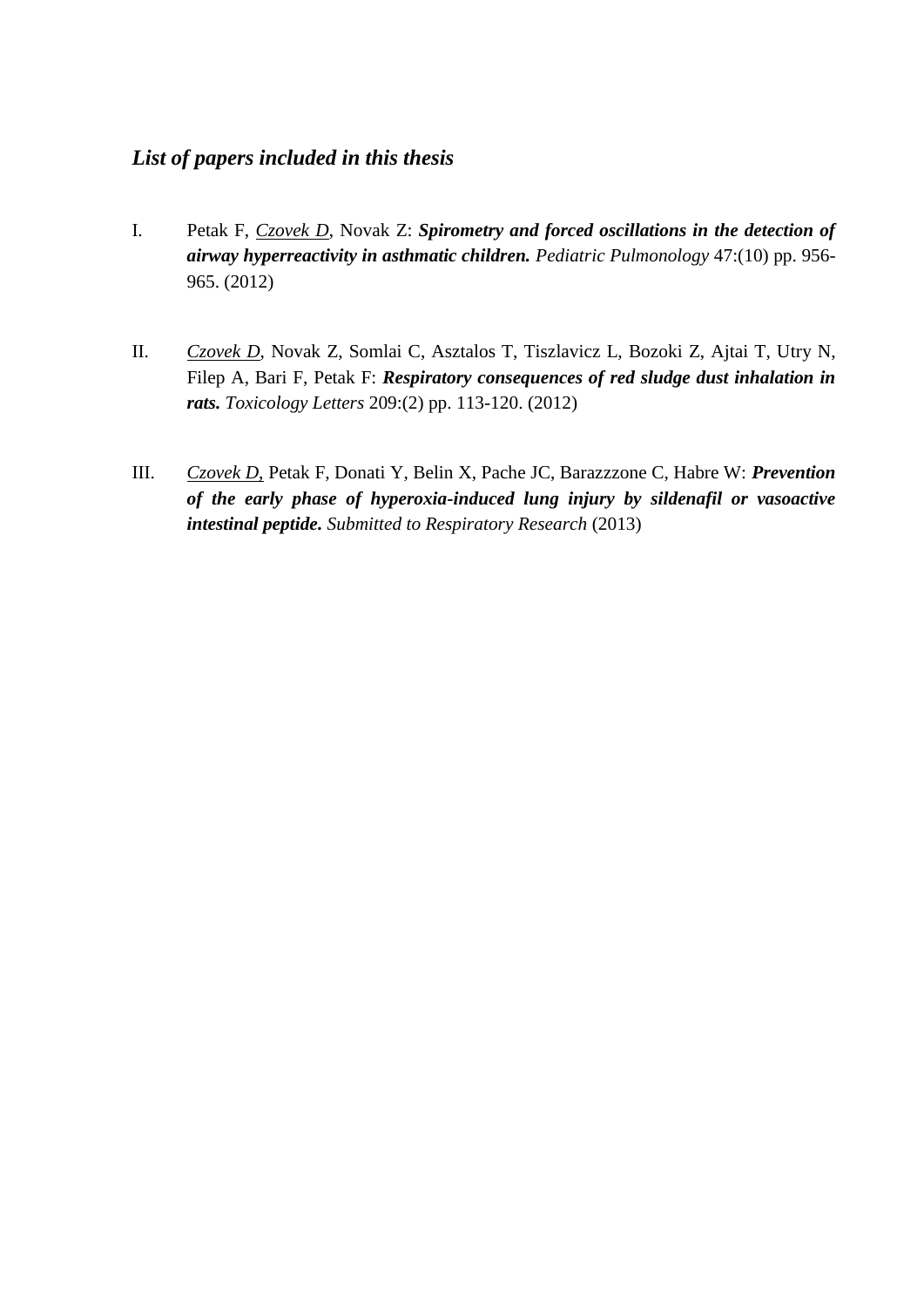# **1 INTRODUCTION**

Asthma, the most frequent chronic lung disease in childhood, is a considerable health problem worldwide. Besides biophysical and economic/psychosocial causes, environmental factors can also pose a high risk of the development of asthma or asthma-like symptoms. Exposure to indoor/outdoor allergens, tobacco smoke or air pollution and an urban lifestyle may also play a part in the emergence of the disorder. Such stimuli can provoke an immune response leading to an imbalance in the production of anti-inflammatory/inflammatory cytokines. The chronic presence of inflammation results in a hypersensitive reaction in the airways, which is a characteristic feature of asthma. This bronchial hyperresponsiveness (BHR) is manifested in exaggerated responses to a wide range of seemingly harmless stimuli involving a constriction of the airway smooth muscle, an elevated secretion of the submucosal glands and swelling of the bronchial wall. The mechanisms underlying BHR are not completely understood. In humans, the effects of environmental and genetic factors in the pathogenesis of asthma cannot be distinguished. Inbred animals, however, may serve as ideal models via which to investigate the roles of environmental factors and inflammation without the confounding influence of the genetic background.

# **1.1 Dust inhalation and BHR**

Airway irritation following the inhalation of ambient particulate matter contributes to an increased prevalence and the exacerbation of asthma. The unfortunate red sludge disaster that occurred when the pond dam of a red sludge reservoir plant burst on October 4 2010 gave rise to an extreme situation and health hazard in the area near the Hungarian town of Ajka. Health professionals agreed that the most important health risk was related to the inhalation of the red sludge dust (RSD) formed when the red sludge dried and its particles were swept into the atmosphere by the wind. Since the atmosphere may also be contaminated the RSD if the common dry storage method is used for the deposition of this byproduct, this environmental threat may additionally involve workers or inhabitants in regions neighboring plants where alumina is produced from bauxite by the Bayer process.

# **1.2 Hyperoxia-induced lung damage**

While the adverse pulmonary consequences of  $O<sub>2</sub>$  toxicity have been well established, hyperoxia exposure is often required in clinical situations involving severely compromised oxygenation, such as in premature neonates or in patients with acute lung injuries. Since prolonged exposure to an elevated  $O_2$  concentration poses the risk of long-term adverse alterations in the lung architecture and pulmonary function, the prevention of hyperoxiainduced lung injury is of major importance. It is therefore of fundamental importance to develop an animal model with which the short-term effects of hyperoxia on inflammation and BHR can be systematically characterized. With such a model, the effectiveness of preventive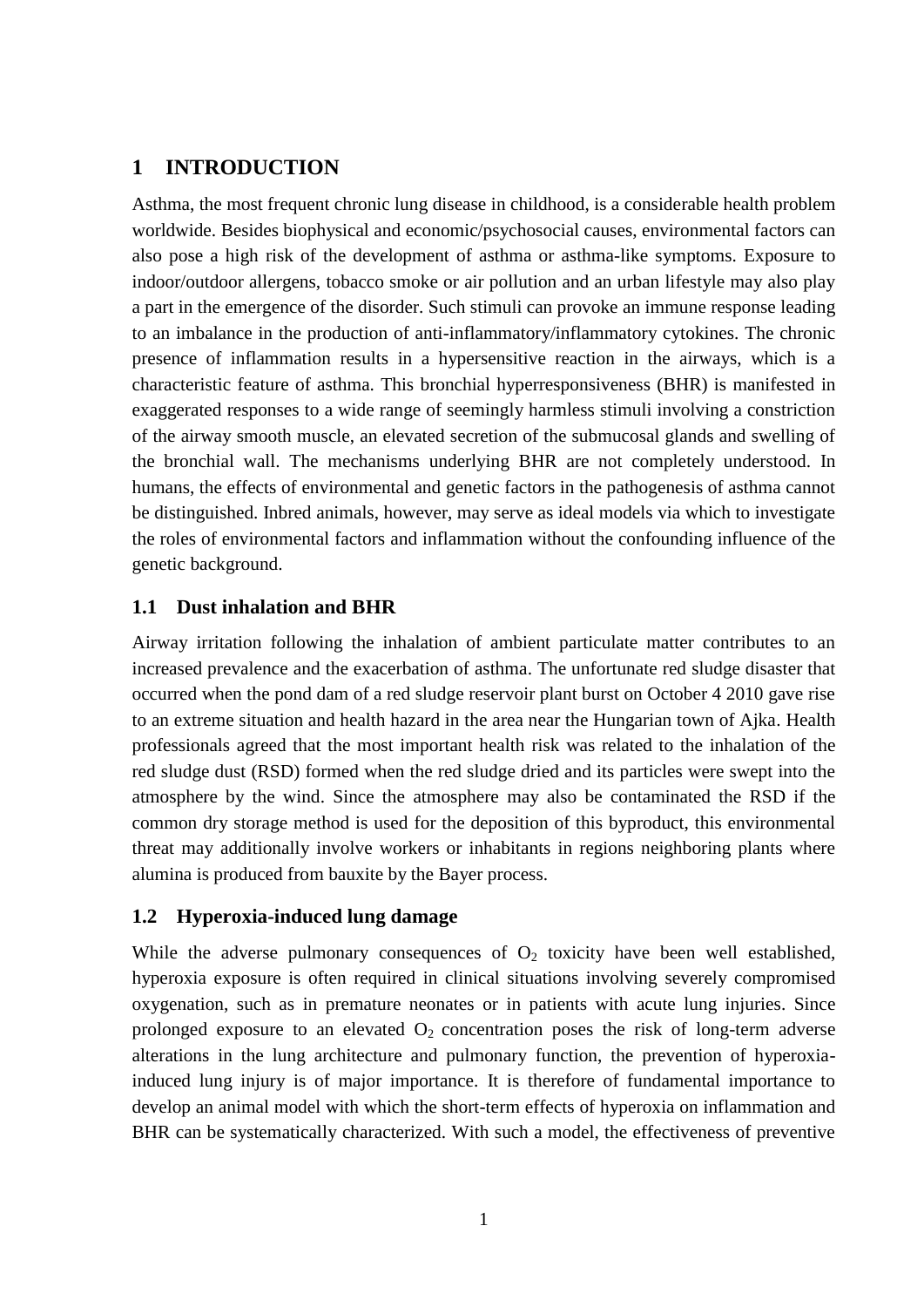strategies against  $O_2$  toxicity can also be investigated. Many previous studies have highlighted the roles of decrease in nitric oxide (NO) production in the lungs. Thus, restoration of the NOdependent processes with a PDE<sub>5</sub> inhibitor, such as sildenafil, may provide an effective protection against the development of lung injury following hyperoxia. The lack of the NOmediated effects may also be compensated by enhancing the vasoactive intestinal peptide (VIP) pathway, which additionally regulates the smooth muscle tone, and potentiates the release of NO from the endothelium and the VIP/NO-containing nerve fibers. All these mechanisms indicate that influencing these pathways may be beneficial in the protection against hyperoxia-induced lung injury.

## **1.3 Detection of BHR**

The assessment of BHR plays a key role in the diagnosis of asthma. In older children or adults, the BHR can be detected by performing spirometry during airway challenges. The airway obstruction leads to a reduced airflow during forced exhalation (e.g. the average forced expired flow between 25% and 75% of the volume expired-  $\text{FEF}_{25-75}$ ) and smaller partial expiratory lung volumes (e.g. the forced expiratory volume in the first second of expiration- $FEV<sub>1</sub>$ ). The forced vital capacity (FVC) may be normal or slightly decreased because of the hyperinflated lungs in asthma. Although forced expiratory maneuvers furnish valuable parameters to through which detect BHR, such measurement of the lung function preschool children is limited by their inability to provide the close cooperation necessary for spirometry. The forced oscillation technique (FOT) requires no special breathing maneuvers and measures the input impedance of the respiratory system (Zrs) with, its real part directly reflecting the overall airway caliber and the imaginary part related to the elasticity of the respiratory tissues. Thus, in contrast with spirometry, the FOT provides direct information on the mechanical properties of the airways and the respiratory tissues. Despite the potential of the FOT to detect early bronchoconstriction following different challenges, the sensitivity of this method for the detection of BHR has not been systematically compared with that of the gold standard spirometry in asthmatic children.

# **2 AIMS**

The main goals of the studies included in the present thesis are related to the attainment of a greater understanding of the underlying mechanisms of BHR. Specifically, the studies were designed with three particular aims:

- To investigate the consequences of chronic RSD inhalation on the airway and respiratory tissue mechanics in an animal model. We further set out to explore whether chronic RSD exposure leads to BHR, which is the hallmark feature of airway susceptibility.
- To unravel the links between the morphological, biochemical and functional changes in the early phase of hyperoxia exposure and to assess the effectiveness of preventive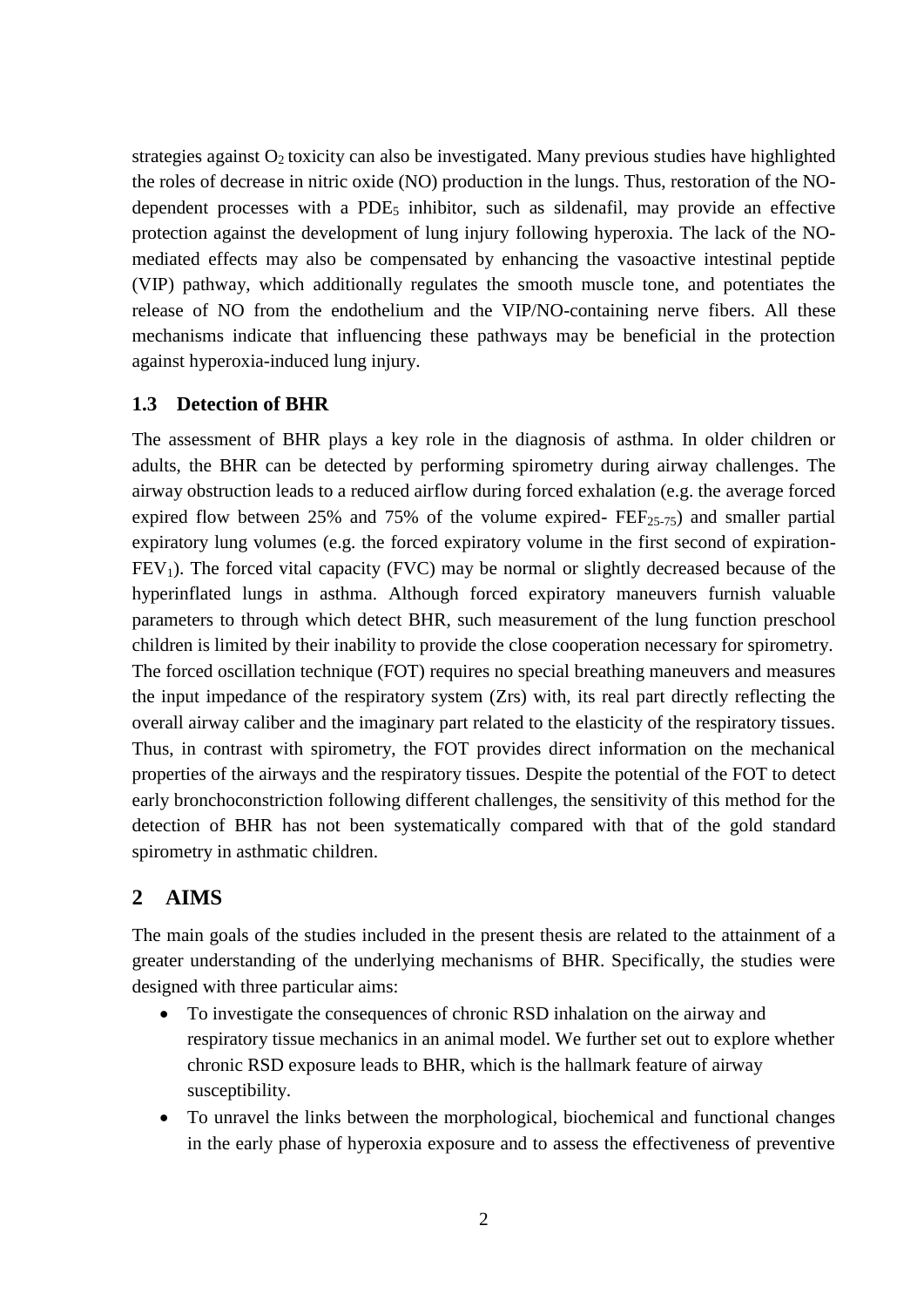treatment by enhancing the NO/cGMP pathway in an animal model of short-term  $O_2$ exposure in immature rats. We hypothesized that sildenafil and VIP have the potential to exert protection in the early phase of hyperoxia-induced lung damage and BHR by inhibiting the initiation of the cascade mechanism that leads to an irreversible lung injury in developing lungs.

 To establish which FOT parameter is most appropriate for the detection of BHR in asthmatic children, and more specifically to compare the sensitivities of the FOT and spirometry during airway challenges involving the inhalation of various direct stimuli commonly utilized in clinical practice (His and MCh).

# **3 MATERIALS AND METHODS**

The RSD exposure protocol was approved by the Experimental Ethics Committee of the University of Szeged (I-74-17/2010) and the Animal Health and Welfare Office of the local authorities in Hungary. The experimental protocols on Sprague-Dawley rats were approved by the Experimental Ethics Committee of the University of Geneva and the Animal Welfare Committee of the Canton of Geneva (1051/3691/II). The clinical research protocol was approved by the Clinical Ethics Committee of the University of Szeged (Ref. No. WHO2803).

# **3.1 Lung function measurements**

# *3.1.1 Respiratory mechanics- FOT*

The frequency ranges studied in the various protocols were chosen in accordance with the research question and the measurement conditions. Thus, a low-frequency oscillation technique (LFOT) was applied in rats in order to assess the airway and respiratory tissue mechanics (elastance- H and damping- G) separately. Otherwise, the medium frequency range was studied in spontaneously breathing children since it provides detailed information concerning the mechanical status of the airways and the respiratory tissue elasticity without the need for an apneic period.

# *3.1.1.1 Measurements in rats*

Zrs was estimated with the LFOT, as described in detail previously. Briefly, the tracheal cannula was connected to a loudspeaker-in-box system generating a composite signal containing 23 components at low frequencies (0.5-20.75 Hz). The forcing signal was driven through a wave-tube into the trachea during 6-s apneic periods. Two identical pressure transducers were used to measure the lateral pressures at the loudspeaker and at the tracheal end of the wave-tube. A deep inspiration to a pressure of 30 cmH2O was applied before the first FOT measurement so as to standardize the volume history. The mechanical ventilation was then paused at end-expiration, and 4-6 6-s-long recordings were collected at 1-min intervals between each measurement under baseline conditions and following MCh provocations. Zrs was calculated by applying the transmission line theory. A model including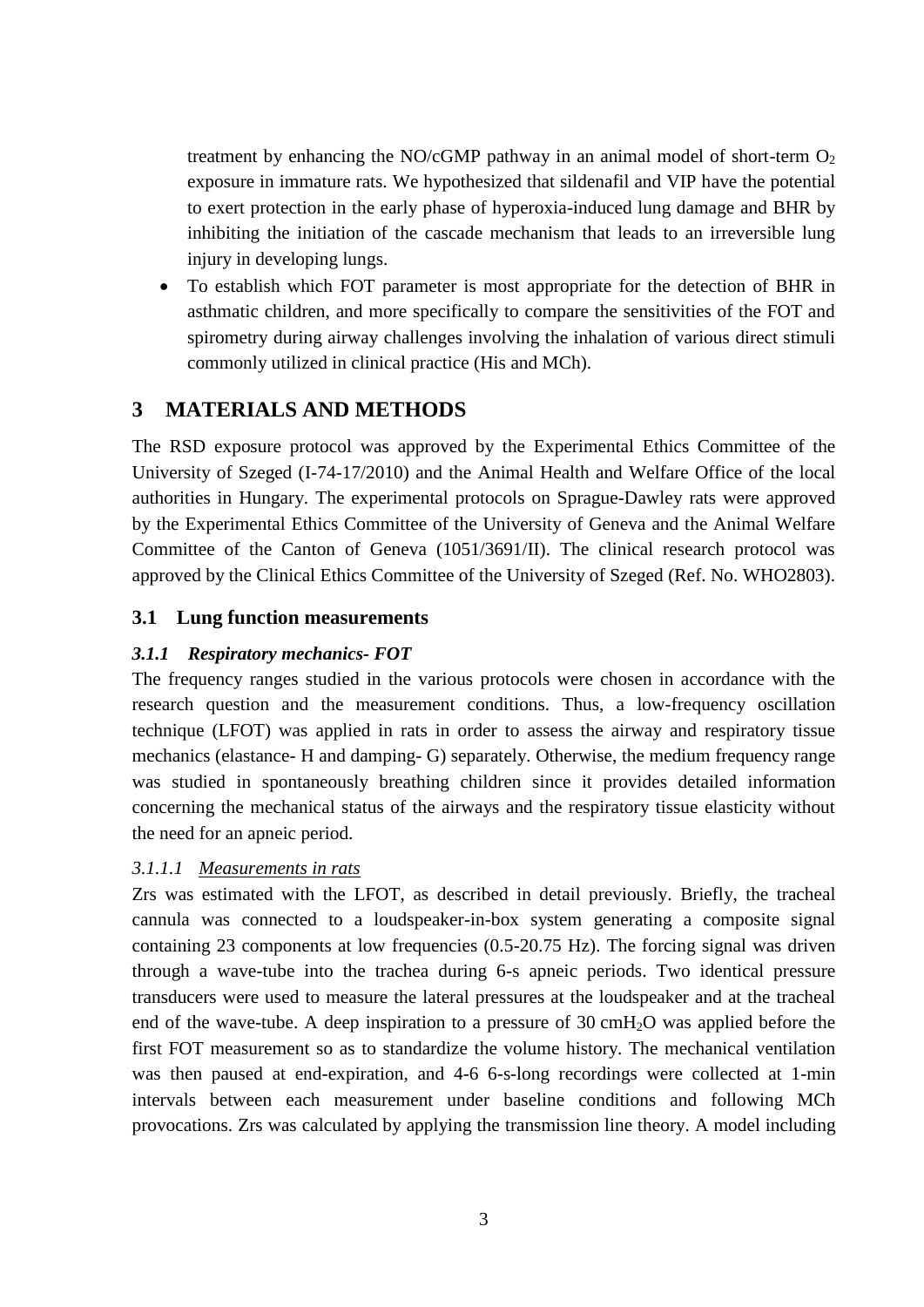frequency-independent resistance (Raw), inertance (Iaw) and a constant-phase tissue compartment with tissue parameters for G and elastance H was fitted to the ensembleaveraged Zrs spectra. The lung tissue hysteresivity  $(\eta)$  was calculated as  $\eta = G/H$ .

#### *3.1.1.2 Measurements with the classical setup in human patients*

The FOT measurements were performed in accordance with ERS guidelines. To measure Zrs during spontaneous breathing, a commercially available device (i2m, Chess Medica, Oostakker, Belgium) was applied. Briefly, the forcing signal between 4 and 48 Hz was applied to the child via a disposable bacterial filter and a mouthpiece. Zrs was obtained from 8-s-long measurements while the child performed normal breathing during the oscillatory measurements. During the data-recording periods, the children sat upright, wearing a noseclip and breathing quietly through the mouthpiece. They were asked to support their cheeks with their palms during these maneuvres in order to minimize upper airway shunting. The Zrs recordings were accepted if the coherence functions between the pressure and flow signals were generally greater than 0.95, no leak was noted around the mouthpiece, and no technical artefact occurred due to coughing, swallowing or glottis closure.

The changes in the resistive properties of the respiratory system were evaluated by calculating the average resistance between 4 and 24 Hz  $(R_{4-24})$  and by extracting the resistance at 6 Hz  $(R<sub>6</sub>;$  the lowest frequency where the resistance was reliably measured). The elasticity of the respiratory system was assessed by calculating the sum of all negative values in the imaginary part of Zrs from 4 Hz, which corresponds to the area between the reactance curve and the x axis (AX), and resonant frequency (Fr) was also extracted.

## *3.1.2 Spirometry*

Forced expiratory flow-volume curves were measured by means of a commercial spirometer, including a screen pneumotachograph equipped with a differential pressure transducer. The flow signal was integrated to obtain the changes in lung volume during the forced expiratory maneuvers. FEV<sub>1</sub>, FVC and FEF<sub>25-75</sub> were extracted from the recordings. Three technically acceptable reproducible measurements were made, and the highest values of the spirometric parameters were extracted for the final analyses.

## *3.1.3 Plethysmography in rats exposed to hyperoxia or room air*

End-expiratory lung volume (EELV) was measured at a positive end-expiratory pressure (PEEP) of 2.5 cmH<sub>2</sub>O by using a whole-body plethysmograph, as detailed previously. The rats were anesthetized and the trachea was cannulated. Briefly, the rats were placed in a supine position in a sealed Plexiglas chamber. The tracheal cannula was connected to the respirator and also to a pressurized  $(2.5 \text{ cm}H_2O)$  loudspeaker chamber. Before the measurement, the mechanical ventilation was paused, the plethysmograph was opened to the atmosphere and the trachea was opened to the loudspeaker chamber to equilibrate the lungs to a pressure of  $2.5 \text{ cm}H_2O$ . The airway opening and the plethysmograph box were then closed until the first few breathing efforts generated by the animal against the closed trachea. Six-to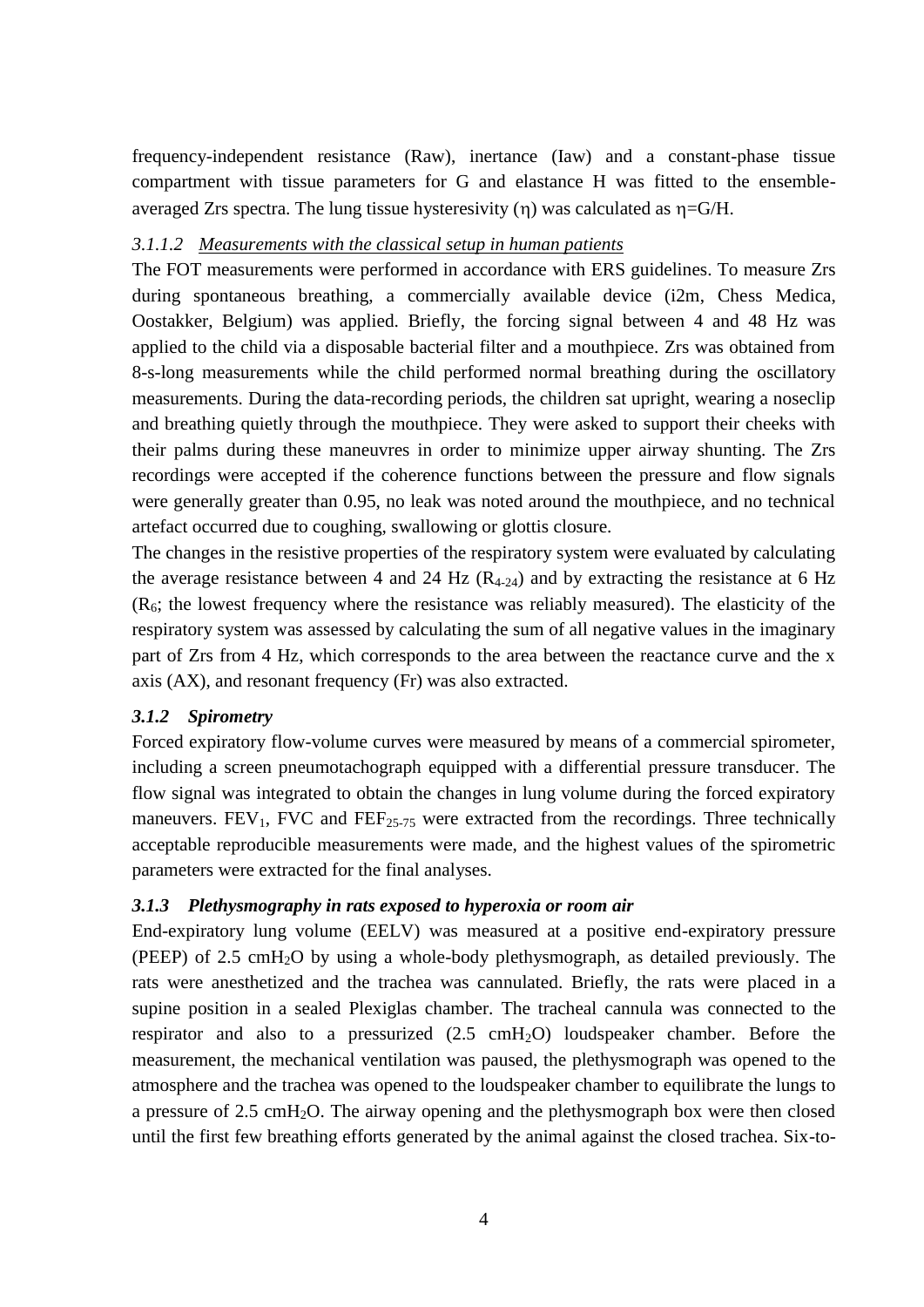eight breathing maneuvers were recorded for 10 s by measuring the tracheal  $(P_{tr})$  and box  $(P_{box})$  pressure changes. The recordings of  $P_{box}$  were then corrected for the thermal properties of the plethysmograph. Via Boyle's law, EELV was calculated from the relationship between the corresponding changes in  $P_{tr}$  and  $P_{box}$ .

#### **3.2 Treatment exposures and experimental protocol**

## *3.2.1 RSD inhalation*

Certified red sludge samples were obtained from the local office of the National Directorate General for Disaster Management in Devecser 10 days after the disaster. The red sludge was dried and mechanically ground to form a powder containing fine particles. The particle size distribution was determined. Two groups of male Wistar rats were studied (weight range 350- 455 g). The animals in the RSD group were exposed to RSD in the exposure chamber for 8 h a day for 2 weeks (n=10). The animals in the control group underwent the same procedure except that they were allowed to breathe room air  $(n=11)$ . The rats in both groups had access to food and water *ad libitum* throughout the entire exposure period. The experiment was performed on day 15 (Fig. 1.).



**Figure 1.** Experimental protocol after RSD or room air exposure on day 15.

#### *3.2.2 Hyperoxia-exposure and treatments; experimental protocol*

Weanling male Sprague-Dawley rats (80-125 g) were exposed to either hyperoxia (>95% O2) or normoxia (room air, Group C, n=8) for 72 hours. The hyperoxia-exposed animals were randomized to 3 groups: no additional treatment (Group HC, n=8), the oral administration of sildenafil (20 mg/day; Group HS, n=7) or the i.p. injection of VIP (150 µg/day; Group HV, n=8), in both cases starting simultaneously with the commencement of the exposure to hyperoxia. During the 72-hour oxygen  $(O_2)$  or room air exposure the rats were kept in a normobaric Plexiglas chamber. The chamber was opened for a short time (<5 min) to allow delivery of the daily treatment. The  $O_2$  and  $CO_2$  levels were checked twice a day.

On the day 4, rats were first anesthetized and tracheostomized, mechanically ventilated (8 ml/kg, 110 breath/min, PEEP 2.5 cmH<sub>2</sub>O). After completion of the EELV measurements, femoral artery and vein were cannulated for drug delivery and blood gas analysis. Since application of FOT to assess the respiratory mechanics requires apnea, atracurium was administered i.v. before the measurements in order to prevent the spontaneous breathing. The mechanical ventilation was then paused at end-expiration, and 4-6 recordings were collected under baseline conditions. To assess the lung responsiveness MCh was infused i.v. (4-8-16 µg/kg/min) Three Zrs data recordings were collected and ensemble-averaged under a steadystate conditions 6 min after the onset of MCh provocation at each infusion level. After the last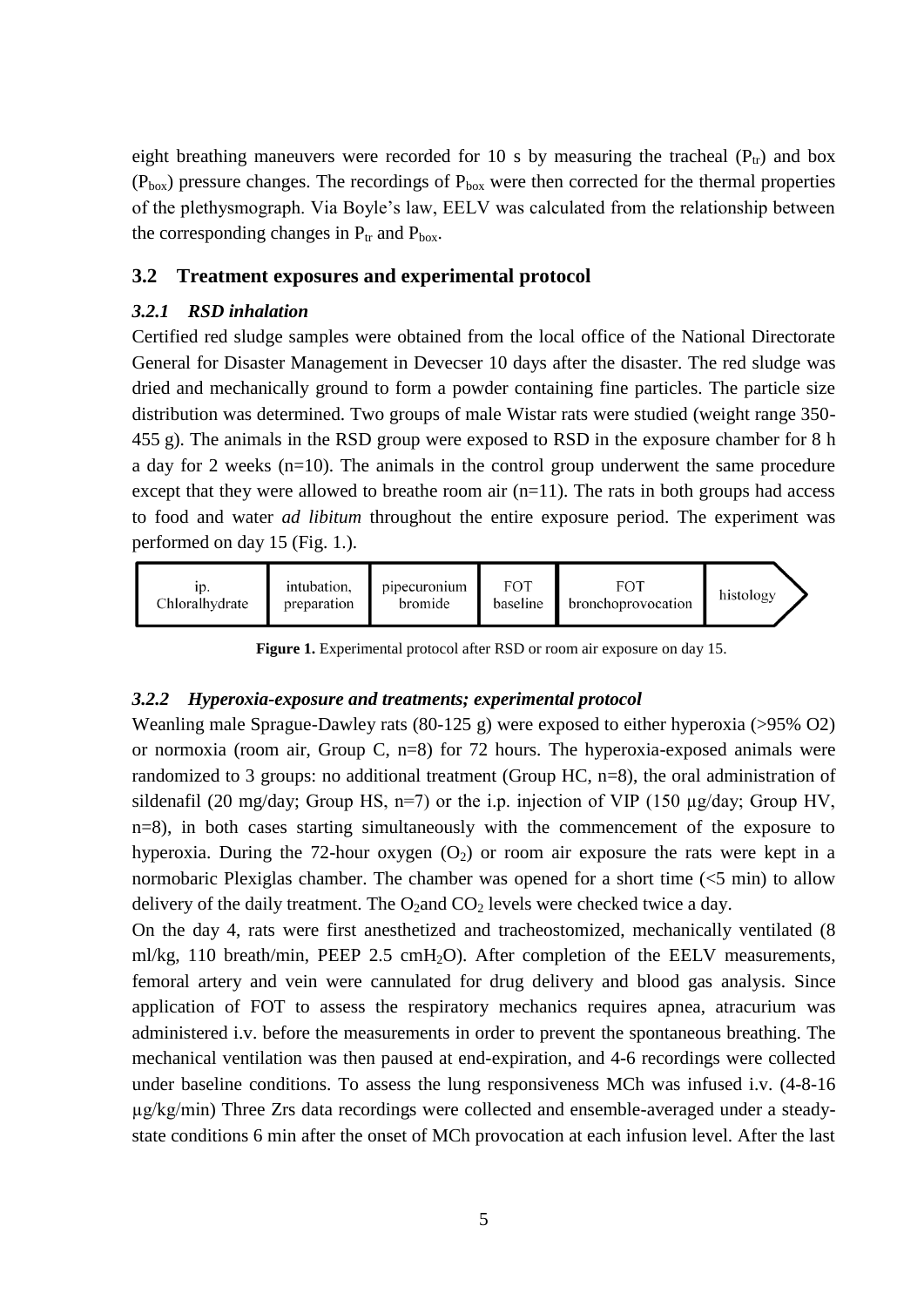dose, a 15-min period was allowed for the rat to recover and 3 further Zrs recordings were made and ensemble-averaged.

At the end of the experiments, bronchoalveolar lavage fluid (BALF) was collected in order to assess lung inflammation. For histological analyses, the right lung was instilled via the trachea with 4% formol and stained with HE. The left lung was clamped near the bifurcation to avoid its fixation and a piece measuring  $\sim 0.5$  cm<sup>3</sup> was excised for apoptosis quantification.

## **3.3 Clinical research study on asthmatic children**

Twenty asthmatic children (5 girls and 15 boys, age range 5-18 years) were enrolled into the study. Only patients who did not need salbutamol (Sal) during 8 h before the visit were included in the study. The children visited the pulmonary function laboratory twice in 2 weeks. On the first occasion His provocations were performed, and 2 weeks later the measurements were repeated with MCh challenges. Increasing doses of aerosolized His were administered to the children for 2 min via a face mask, in doubling doses ranging from 0.5 to 16 mg/ml. A set of Zrs recordings and three forced expiratory maneuvers for spirometry were collected after each dose. An interval of at least 5 min was allowed between two consecutive doses. The study was terminated before the highest dose of histamine, or if  $FEV<sub>1</sub>$  decreased by more than 20% and/or clinical symptoms of wheeze or a persistent cough were noted. To detect the reversibility of the bronchoconstriction, the challenge protocol was terminated in all children by administering 400 µg of inhaled Sal, followed by the final assessment of Zrs and spirometry. The children revisited the lung function laboratory 2 weeks later. The baseline FOT and spirometry were performed identically as detailed above. Aerosolized saline as the solvent of the agonists was then administered for 2 min, and both the FOT and spirometry were repeated. The bronchoprovocation tests with increasing doses of MCh (0.5 to 8 mg/ml for 2 min) and the broncholysis with Sal was then repeated in the same manner as detailed above.

# **4 RESULTS**

## **4.1 Basal respiratory mechanical parameters in animal studies**

#### *4.1.1 RSD vs. room air inhalation*

RSD exposure did not lead to any significant change in Raw ( $p=0.65$ ) or  $\eta$  ( $p=0.90$ ). There was a tendency for G and H to increase in the rats exposed to RSD, but these differences did not reach the level of statistical significance  $(p=0.071$  and  $p=0.10$ , respectively).

#### *4.1.2 Hyperoxia vs. room air exposure*

Since a significant difference in the body weight (BW) was found between the groups, the mechanical parameters were corrected by BW. There was no evidence of a statistical significance in the baseline values of Raw·BW following hyperoxia exposure, whereas G·BW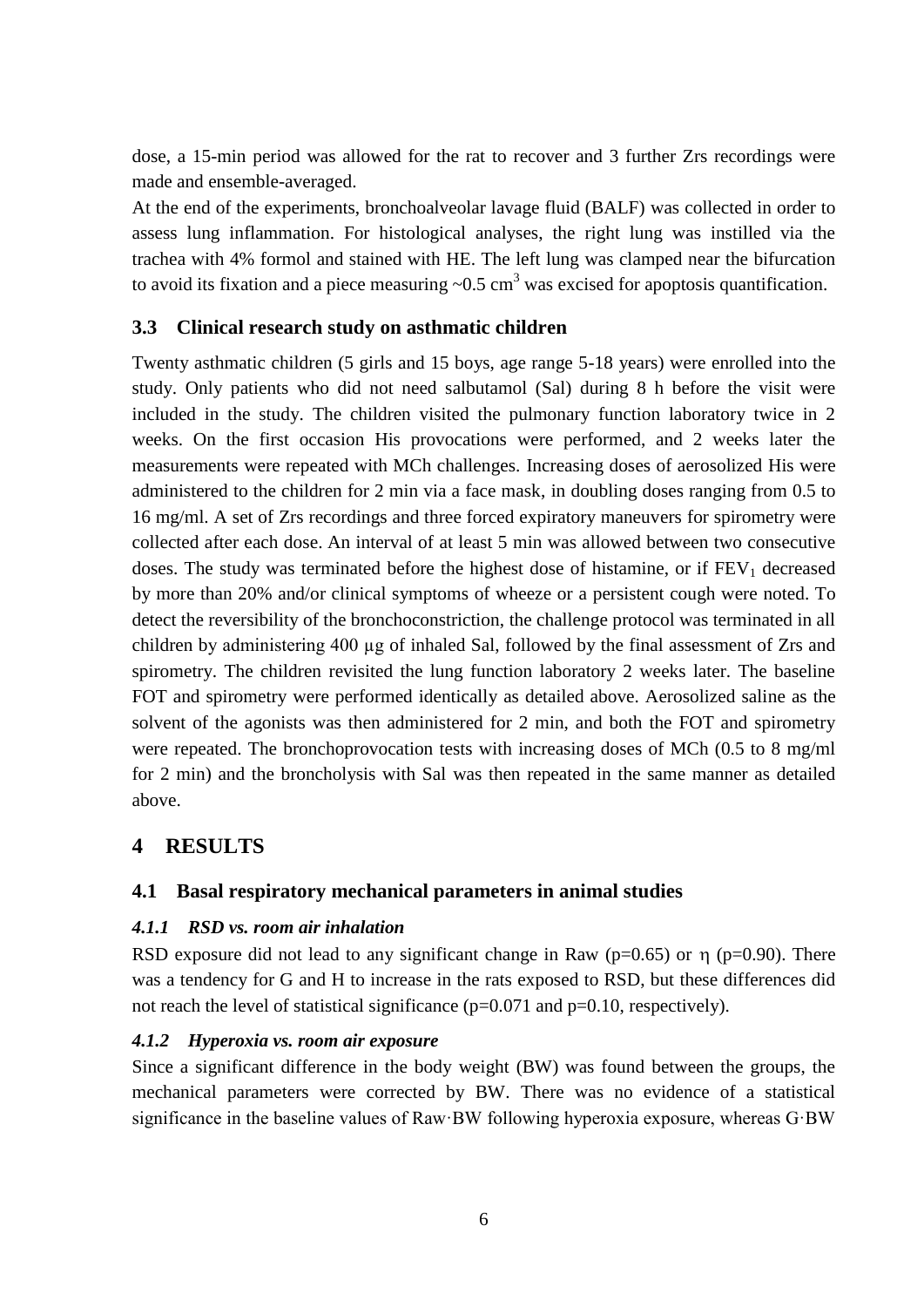was significantly elevated in Group HC ( $p<0.01$  vs. Group C), and H·BW was also higher in Groups HC ( $p<0.05$ ) and HV ( $p<0.01$ ) (Fig. 2.).

Exposure to hyperoxia significantly increased EELV in the rats in Group HC ( $p<0.001$  vs. Groups C, HS and HV), but this was blocked by the sildenafil and VIP treatments.



#### **4.2 Changes in lung mechanics following bronchial challenges**

### *4.2.1 MCh challenges after RSD or room air exposures*

MCh caused marked dose-dependent increases in Raw, G and  $\eta$  ( $p<0.001$ ), while the increases in H were less pronounced, but still statistically highly significant (p<0.001).

The significant interactions revealed between MCh and RSD by two-way ANOVA (p=0.005) indicated that RSD inhalation affected the magnitude of the MCh-induced increases in Raw, i.e. BHR developed in the RSD group. The presence of BHR following chronic RSD inhalation was also reflected in the significantly lower  $ED_{100}$  values in the RSD group than in the controls  $(5.3\pm0.2 \text{ vs. } 7.5\pm0.9 \text{ µg/kg},$  respectively,  $p=0.041$ ). The tissue parameters were not affected significantly by RSD inhalation (Fig. 3.;  $p=0.69$ ,  $p=0.15$  and  $p=0.37$  for G, H and , respectively).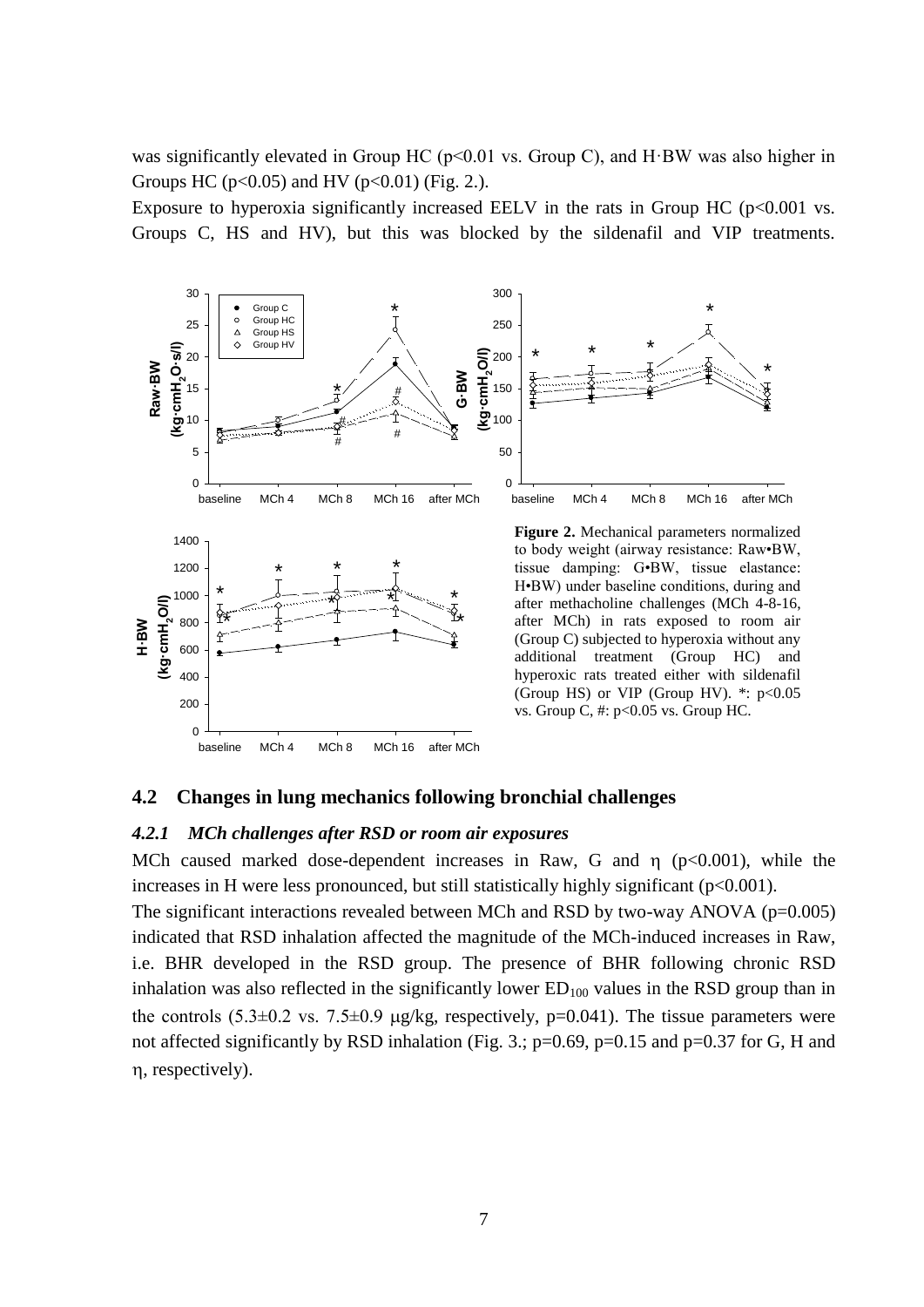#### *4.2.2 MCh provocations after exposure to hyperoxia or room air*

The development of BHR was apparent from the significantly greater responses to MCh in the rats in Group HC ( $p<0.05$  and  $p<0.001$ , at the second and third doses of MCh vs. Group C, respectively), whereas a significant reduction in the lung responsiveness to MCh was obvious in the hyperoxic rats treated with sildenafil (Group HS,  $p<0.001$  at the third dose of MCh vs. Group C) or VIP (Group HV,  $p<0.001$  at the third dose of MCh vs. Group C). The enhanced lung responsiveness in Group HC was also manifested in the significantly greater increases in G·BW in response to MCh  $(p<0.005)$ , whereas there was no evidence of an enhanced response in this parameter following either sildenafil or VIP treatment. No statistically significant treatment-dependent differences were observed in the slight MCh-induced elevations in H·BW. All mechanical parameters exhibited a complete recovery by 15 min after the last MCh dose (Fig. 2.).



**Figure 3.** [Airway and respiratory tissue parameters measured after MCh challenges relative to the baseline \(BL\)](file:///C:/Users/Felhasználó/Thesis.docx%23_Toc354861409)  [values in the control rats \(closed circles\) and in rats exposed to RSD \(open circles\). Horizontal lines denote the](file:///C:/Users/Felhasználó/Thesis.docx%23_Toc354861409)  group mean values. \*:  $p<0.05$  vs. the baseline; #:  $p<0.05$  between the groups.

#### **4.3 Inflammation and histologycal changes**

#### *4.3.1 Inflammatory response after RSD inhalation*

Inhalation of RSD led to mild-to-moderate perivascular infiltration  $(p=0.003)$ ; in decreasing sequence of particle amount in the lymphocytes, plasma cells, eosinophils, mastocytes and neutrophils) and the perialveolar infiltration (p<0.001; in decreasing sequence in macrophages, lymphocytes and plasma cells) of inflammatory cells with no difference in BALT hyperplasia  $(p=0.43)$ . In the alveolar areas RSD particles were recovered as fine, granular and pigmented cytoplasmatic inclusions in the alveolar macrophages. Chronic exposure to RSD induced the development of mild hyperemia ( $p=0.03$ ).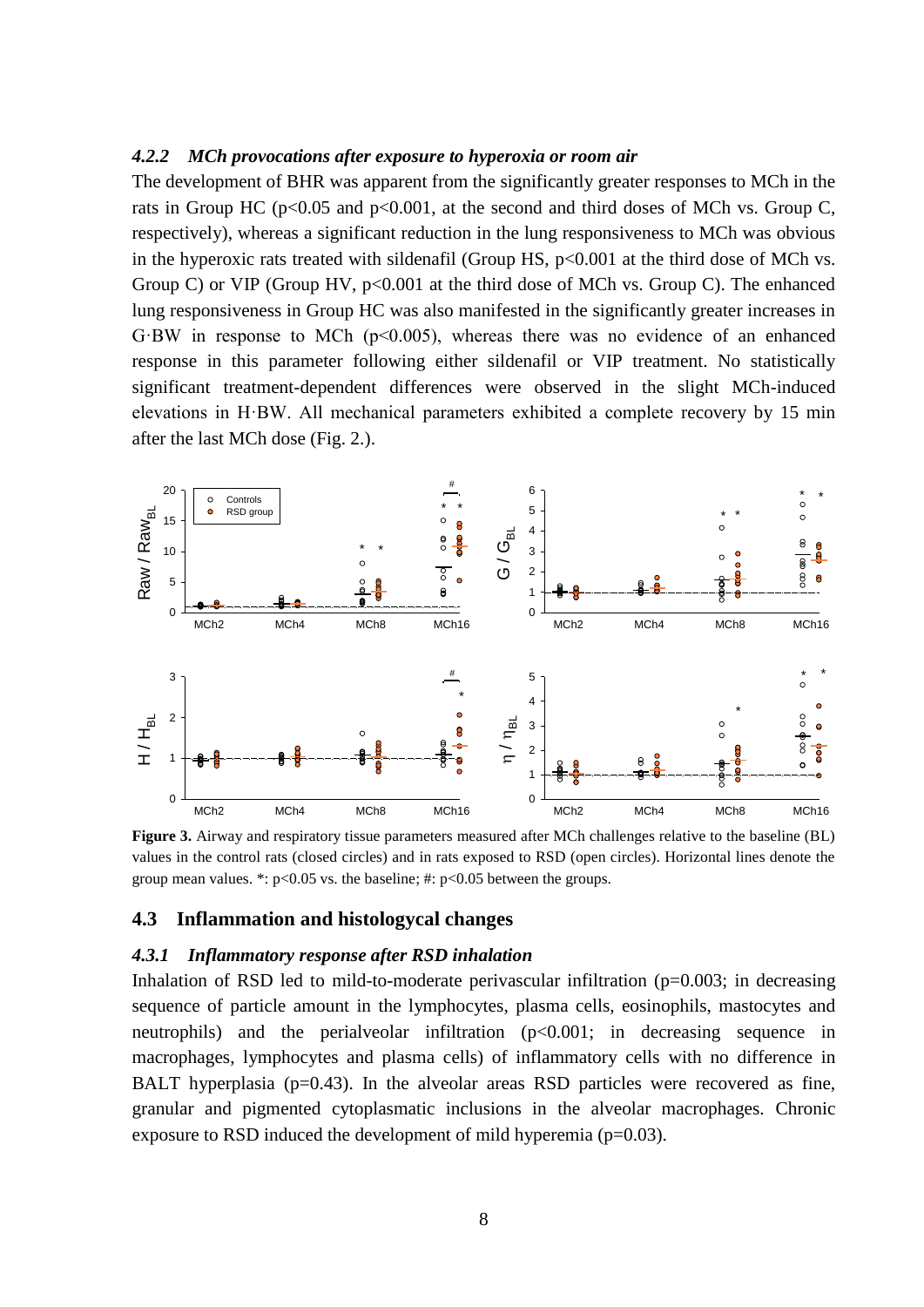## *4.3.2 Hyperoxia-induced inflammation*

Hyperoxia led to an increased number of inflammatory cells in the BALF collected from the animals in Group HC ( $p<0.001$  vs. Group C and  $p<0.01$  vs. Groups HS and HV) with an increased percentage of PMN cells  $(p<0.001$  vs. Groups C, HS and HV) and an elevated protein content of the supernatant  $(p<0.001)$ .

The lung sections of untreated animals subjected to hyperoxia revealed an aberrant alveolarization with decreased alveolar septation and consequently enlarged alveolar spaces in comparison with normoxia-exposed lungs. These changes are expressed by the significantly increased mean linear intercept (MLI) value  $(p<0.001$  vs. Group C). When sildenafil or VIP treatment was applied concomitantly with hyperoxia, the normal alveolarization was preserved, as indicated by the MLI values, which exhibited no statistically significant difference from those for the normoxia group.

## **4.4 Results of the clinical study**

## *4.4.1 Basal lung functional and mechanical parameters in asthmatic children*

The children had normal basal lung function parameters with a mean percentage predicted value for  $FEV<sub>1</sub>$  of 104% (range 93-136%) and a mean respiratory resistance between 4 and 24 Hz (R4-24) of 91% (range 74-105%).

## *4.4.2 Detection of BHR*

Changes observed in the spirometric and FOT parameters following His challenges are depicted in Fig. 4. Increasing doses of aerosolized His caused statistically significant decreases in the lung volume/flow indices determined by spirometry ( $p<0.001$  for  $FEV<sub>1</sub>$  and FEF<sub>25-75</sub>; p=0.011 for FVC). The parameters extracted from the real and imaginary parts of the Zrs spectra exhibited dose-dependent elevations after His provocation ( $p<0.001$  for  $R_{4-24}$ ,  $R_6$  and Fr, p=0.005 for AX). The data analyses revealed that the changes in the parameters determined with the FOT were statistically detectable at lower doses of His (after 0.5 mg/ml in  $R_{4-24}$ ,  $R_6$  and Fr; and after 2 mg/ml in AX) than those obtained by spirometry (after 1 mg/ml in  $FEV_1$ , FVC and  $FEF_{25-75}$ ).

Inhalation of saline following the baseline recordings did not cause significant changes in any of the lung function parameters (p=0.47, 0.34, 0.75, 0.98, 0.84, 0.94 and 0.55 for  $FEV_1$ , FEF<sub>25-75</sub>, FVC, R<sub>4-24</sub>, R6, AX and Fr, respectively). Inhalation of increasing doses of MCh resulted in dose-dependent decreases in  $FEV_1$ ,  $FEF_{25-75}$  (p<0.001 for both) and FVC (p=0.002). All parameters obtained with the FOT displayed dose-dependent significant increases following MCh inhalation ( $p<0.001$  for all). The changes in the spirometric indices became statistically significant after a MCh dose of 1.0 mg/ml. Inhalation of even the smallest concentration of MCh (0.5 mg/ml) was sufficient to cause statistically detectable increases in the FOT parameters  $R_{4-24}$ ,  $R_6$  and Fr, while significant increases in AX were observed after a MCh dose of 1 mg/ml.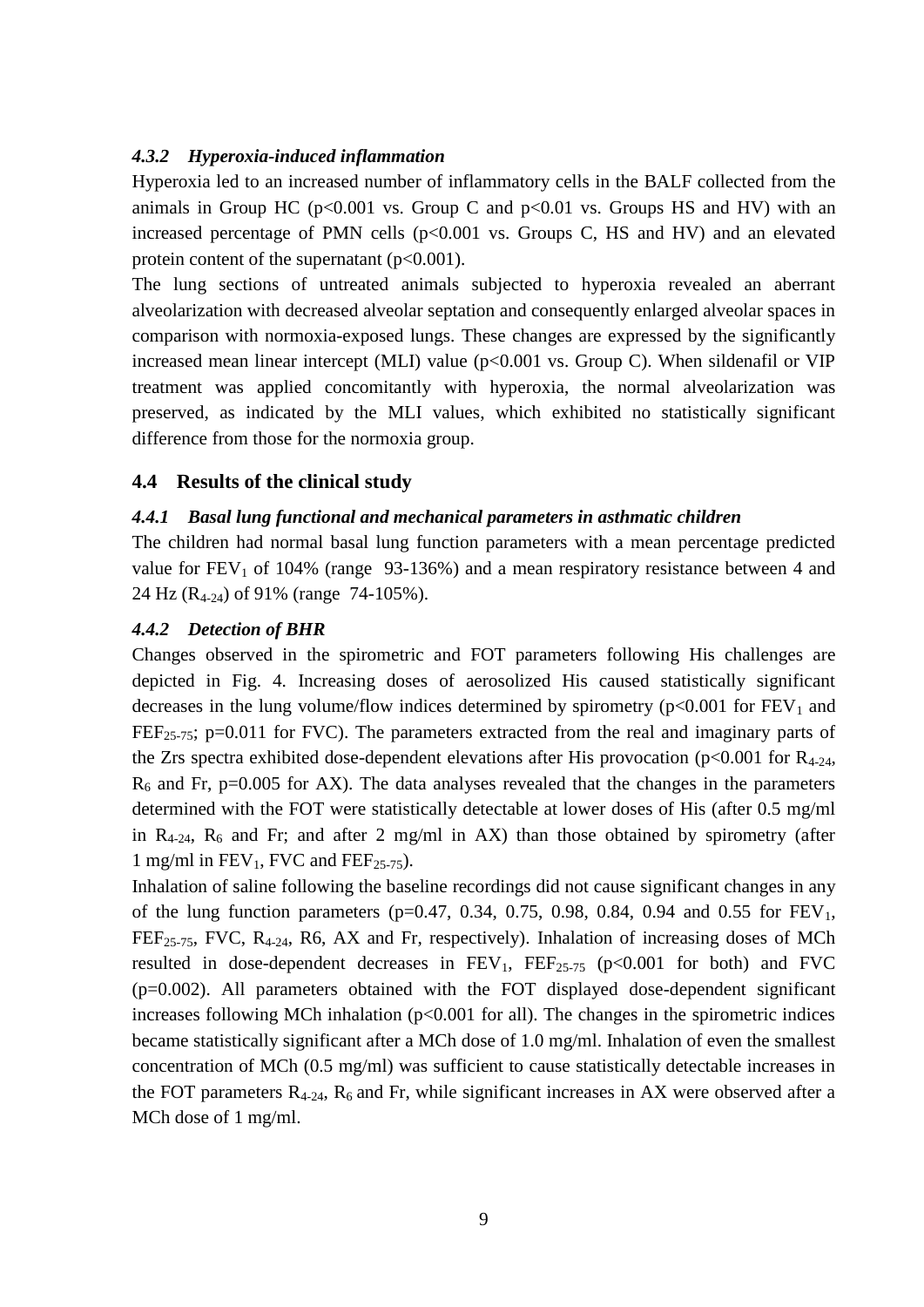#### *Comparison of the parameters obtained by spirometry and FOT*

#### *4.4.2.1 Relationships between the parameters detected*

Following His challenges, strong and statistically significant correlations were observed between FEV<sub>1</sub> and R<sub>4-24</sub> (R<sup>2</sup>=0.6, p<0.0001) and between FEF<sub>25-75</sub> and R<sub>6</sub> (R<sup>2</sup>=0.47, p<0.0001).

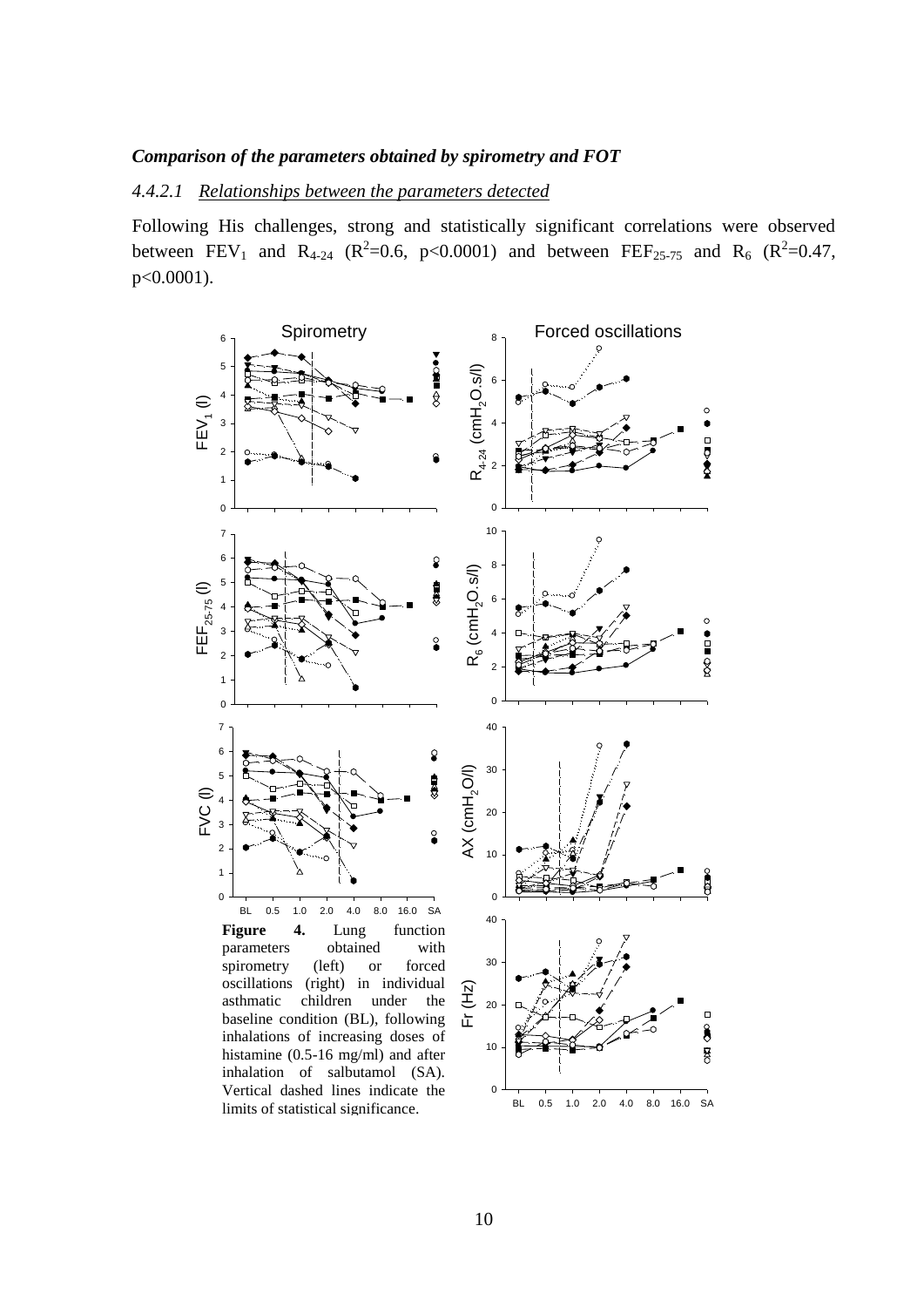The correlations between these parameters following MCh challenges were somewhat weaker, but their associations were still close and highly significant  $(R^2=0.48, p=0.0001$ between FEV<sub>1</sub> and R<sub>4-24</sub> and R<sup>2</sup>=0.5, p<0.0001 between FEF<sub>25-75</sub> and R<sub>6</sub>).

## *4.4.2.2 Variabilities*

The smallest variabilities were found for  $FEV_1$  (4.3%) and  $FVC$  (4.4%), those for FEF<sub>25-75</sub>(7.1%), R<sub>4-24</sub> (10.3%) and R<sub>6</sub> (11.3%) were higher, and the highest were observed for AX (25.6%) and Fr (16.7) in the children who participated in both the FOT and spirometry. Since the variability in the FOT parameters was greater than that in the spirometric indices, we examined the magnitude of the changes in the resistance parameters where the His and MCh provocation tests became positive according to the ATS/ERS guidelines. When a

positive response was detected during the bronchial challenge tests, the changes in  $R_{4-24}$  were about twice as high as those in  $FEV<sub>1</sub>$  for both of the constrictor agonists studied, while the elevations in  $R<sub>6</sub>$  were even more pronounced.

#### *4.4.2.3 SD indices*

The sensitivity of the FOT parameter  $R_{4-24}$  was greatest following both His and MCh challenges.  $R_6$  and FEF<sub>25-75</sub> exhibited similarly high sensitivities in the detection of His- or MCh-induced airway narrowing. The parameters  $AX$ , Fr,  $FEV<sub>1</sub>$  or  $FEF<sub>25-75</sub>$  also demonstrated bronchoconstriction after His and MCh challenges, but only after the second dose of the constrictor agonists.

## **5 DISCUSSION**

Airway susceptibilities involving BHR are posing an increasing worldwide challenge for health professionals. The studies included in the present thesis focus on the environmental factors involved in the pathogenesis of BHR in animal models. Airway irritations leading to chronic inflammation may result from the inhalation of airborne particles and/or an altered  $O<sub>2</sub>$  content of the inspired gas mixture. Treatment of BHR related to asthma has been well established by inhibiting the inflammation and by affecting the receptors responsible for the regulation of the airway tone. However, treatment strategies for hyperoxia-induced lung damage that may also induce BHR have not been completely characterized. Thus, interest has emerged in protection against the adverse pulmonary effects of  $O<sub>2</sub>$  toxicity. Since the first symptoms of asthma are revealed before school age, a clinical protocol was designed to detect BHR in asthmatic children by using a novel measurement technique that can be applied in pre-schoolers.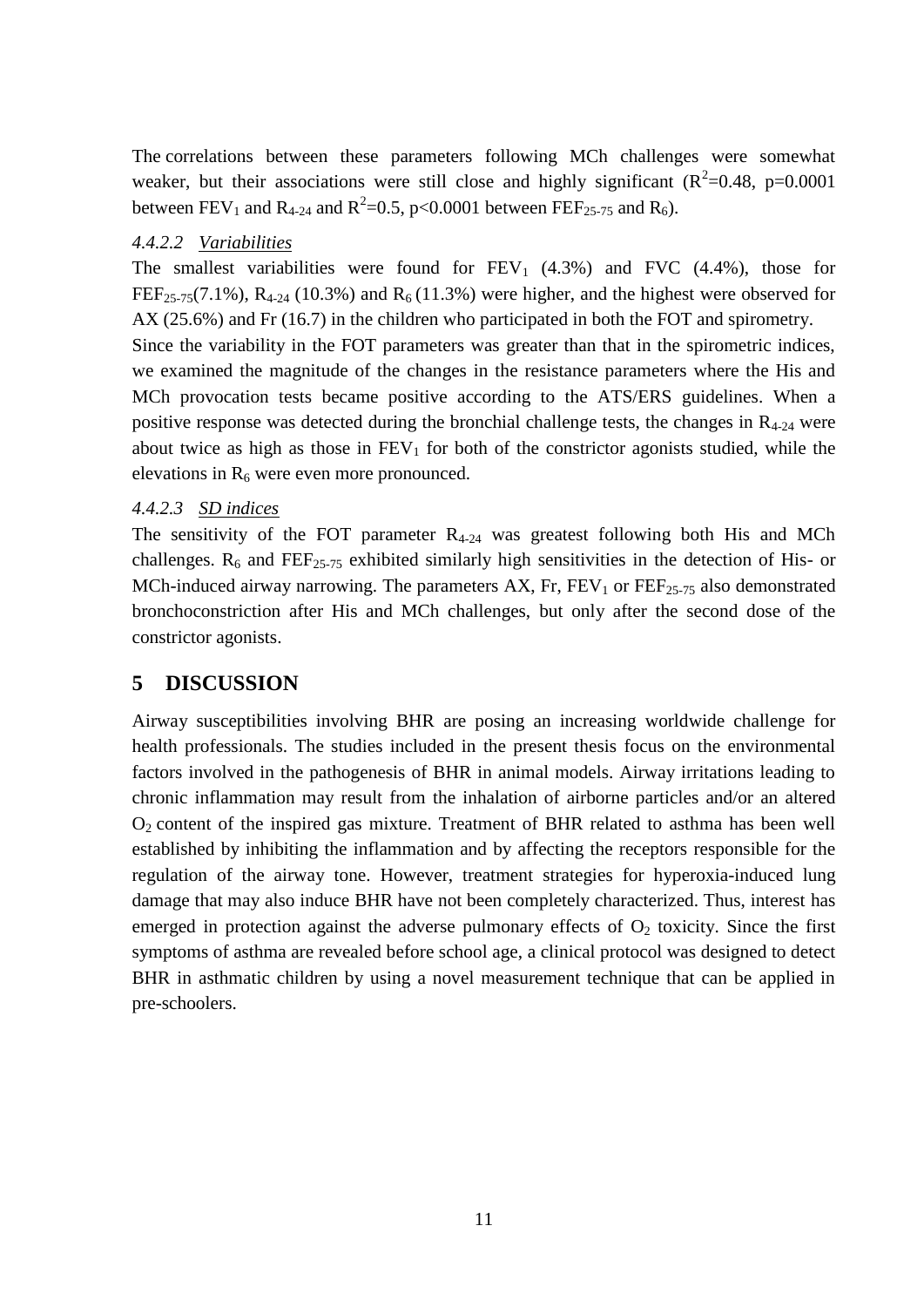# **5.1 Animal models**

#### *5.1.1 Lung mechanics in animal models*

#### *5.1.1.1 Effects of RSD on basal lung function and lung hyperresponsiveness*

Despite the high RSD concentration and the evidence that it accessed the lower respiratory tract, no clinically significant adverse changes in the baseline airway or respiratory tissue mechanics were detected. The tendency to higher G and H in the animals in the RSD group may be a consequence of the mild inflammation demonstrated by the lung histology. Since merely mild airway inflammation has no major effects on the basal lung function, the lack of difference between the two groups is consistent with the previous results.

In agreement with previous findings that inhaled particulate matter induced asthma-like symptoms, the chronic airway inflammation that occurred following RSD inhalation led to the development of BHR, which was manifested in significantly elevated responses to MCh and subsequent decreases in  $ED_{100}$ . As concerns the mechanism of the emergence of BHR, the involvement of macrophages can be anticipated from the histological findings, since the role of alveolar macrophages in the development of an inflammation response in the small airways was evidenced previously. Chronic dust inhalation drives the influx of macrophages and other inflammatory cells, and these factors may lead to the progress of chronic lung diseases such as asthma, emphysema, bronchiolitis or fibrosis.

#### *5.1.1.2 Respiratory function and lung responsiveness after hyperoxia exposure*

The basal Raw was not affected by hyperoxia exposure; this is also in line with the notion that Raw is determined primarily by the geometry of the central conducting airways, which remained unaffected. The 72-h exposure to hyperoxia resulted in increases in the basal values of both viscoelastic tissue parameters (Fig. 2; G·BW and H·BW). Since the hyperoxiainduced increases in G·BW and H·BW were proportional, the enhancement of ventilation heterogeneities was not likely to have played a role in these findings. It seems more probable that perivascular and interstitial edema formation is responsible for these proportional elevations, this being substantiated by the histological findings and the elevated protein level in the BALF. Nevertheless, other processes may also have been involved in the increase in H·BW, since an elevation in elastance was also observed in the VIP-treated rats, despite the lack of manifest edema. Such processes may be related to hyperventilation throughout the exposure, striving to compensate the hyperoxia and causing hypertrophy of the intercostal muscles, leading to stiffening of the entire respiratory system.

It is noteworthy that this functional abnormality is already present despite the lack of remodeling of the bronchial wall at this early stage of  $O<sub>2</sub>$  toxicity. Both sildenafil and VIP compensated and even overcompensated the enhanced lung responsiveness. The excessive NO level may explain the diminished BHR by exerting the relaxation potential of the bronchial smooth muscle, which then leads to a decreased response relative to that in naïve animals. Since exposure to hyperoxia causes adverse alterations in the lungs at functional,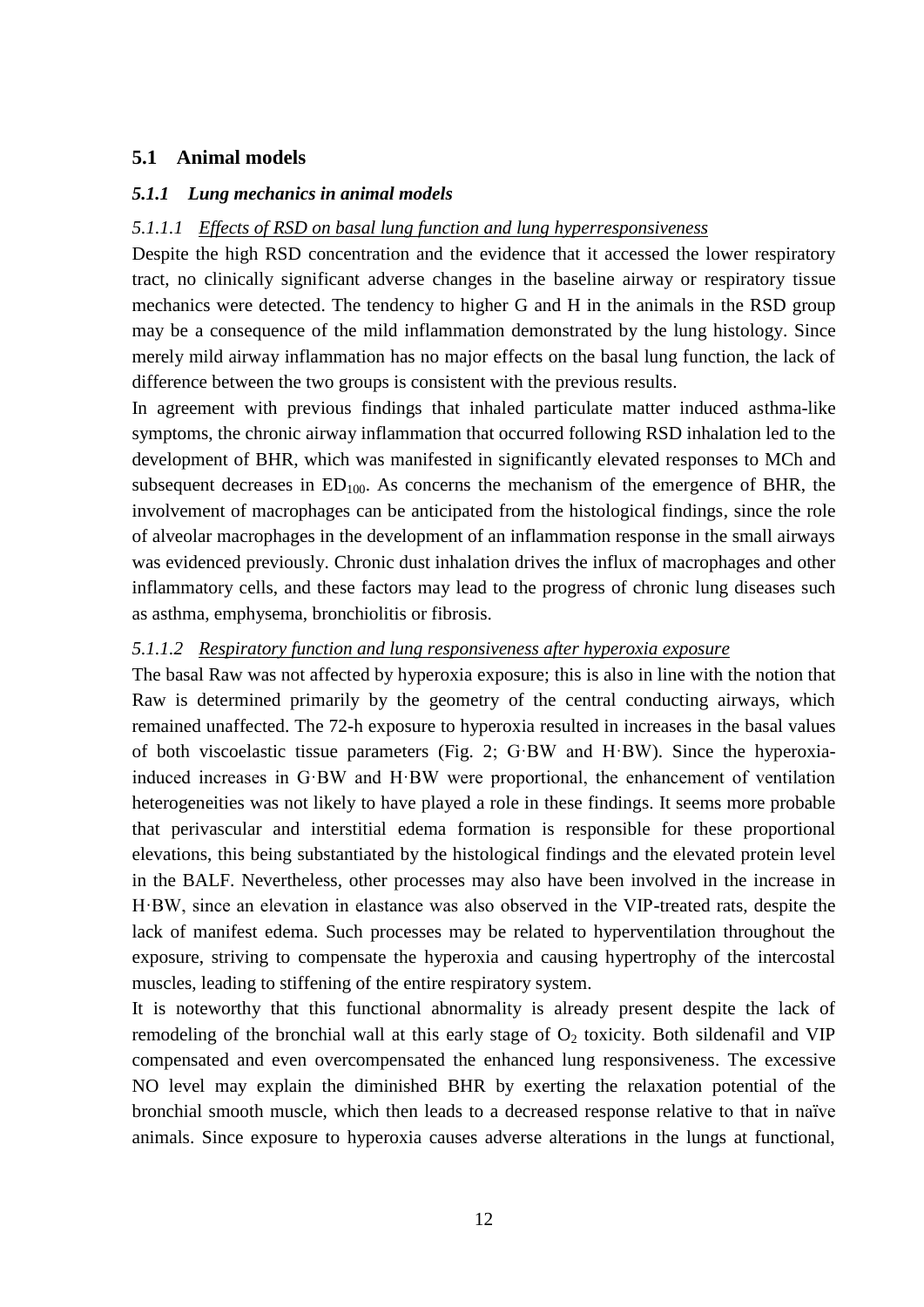structural and molecular levels, we characterized whether the prevention of functional abnormalities by stimulating the NO pathway is due to maintenance of the normal lung structure and biochemical profile.

# *5.1.2 Mechanisms underlying BHR following hyperoxia exposure*

# *5.1.2.1 Inflammation*

Since the inflammation is of great importance in the development of hyperoxia-induced lung damage, and as the inflammatory cells appear in the first few hours of hyperoxia exposure, early inhibition of the inflammatory response might prevent the lung injury. Treatment with sildenafil or VIP offers effective protection against the deleterious inflammatory events in the lungs by inhibiting PMN cell infiltration into the alveolar compartment and reducing the consecutive tissue destruction and pulmonary edema caused by hyperoxia. Overall, lung inflammation with low levels of bronchodilatory NO production, and alveolar destruction with a subsequent decrease in mechanical support to the small airways, are responsible for the enhancement in lung responsiveness.

# *5.1.2.2 Lung morphology*

In our hyperoxia model, the 72-h exposure to  $O_2$  was sufficiently long for an abnormal alveolar structure to be observed in the developing lungs. Compensation of the decreased NO activity, either through stimulation of the cGMP-dependent effects by using sildenafil to activate VEGF, or through enhancement of the NO production by VIP treatment was able to preserve the normal lung development despite maintenance of the hyperoxic environment. MLI measurement confirmed that enlarged alveolar spaces were observed only in the nontreated  $O_2$ -exposed animals; in the other groups, the MLI data were normal. This finding points to a preserved physiological alveolar structure.

# *5.1.2.3 Changes in lung volume*

The changes in lung architecture were also reflected in the hyperoxia-induced EELV elevation in Group HC. In this emphysematous condition, air is trapped in the enlarged alveolar spaces at end-expiration and the gas content of the chest is increased. Moreover, the small airways are likely to display a tendency to collapse during expiration due to their structural impairment, and their function may be further compromised by the decreased elastic support of the damaged lung parenchyma, which would be less able to keep the small airways open. Since the sildenafil and VIP treatments prevented the adverse alterations in the alveolar structure, the EELV must have remained normal in these animals.

# **5.2 Detection of BHR in children**

Since spirometry is a routine procedure in lung function laboratories for the detection of BHR in the diagnosis of asthma, demonstration of the similar ability of the FOT is of major importance, since this technique can be carried out reliably in a much younger age group (as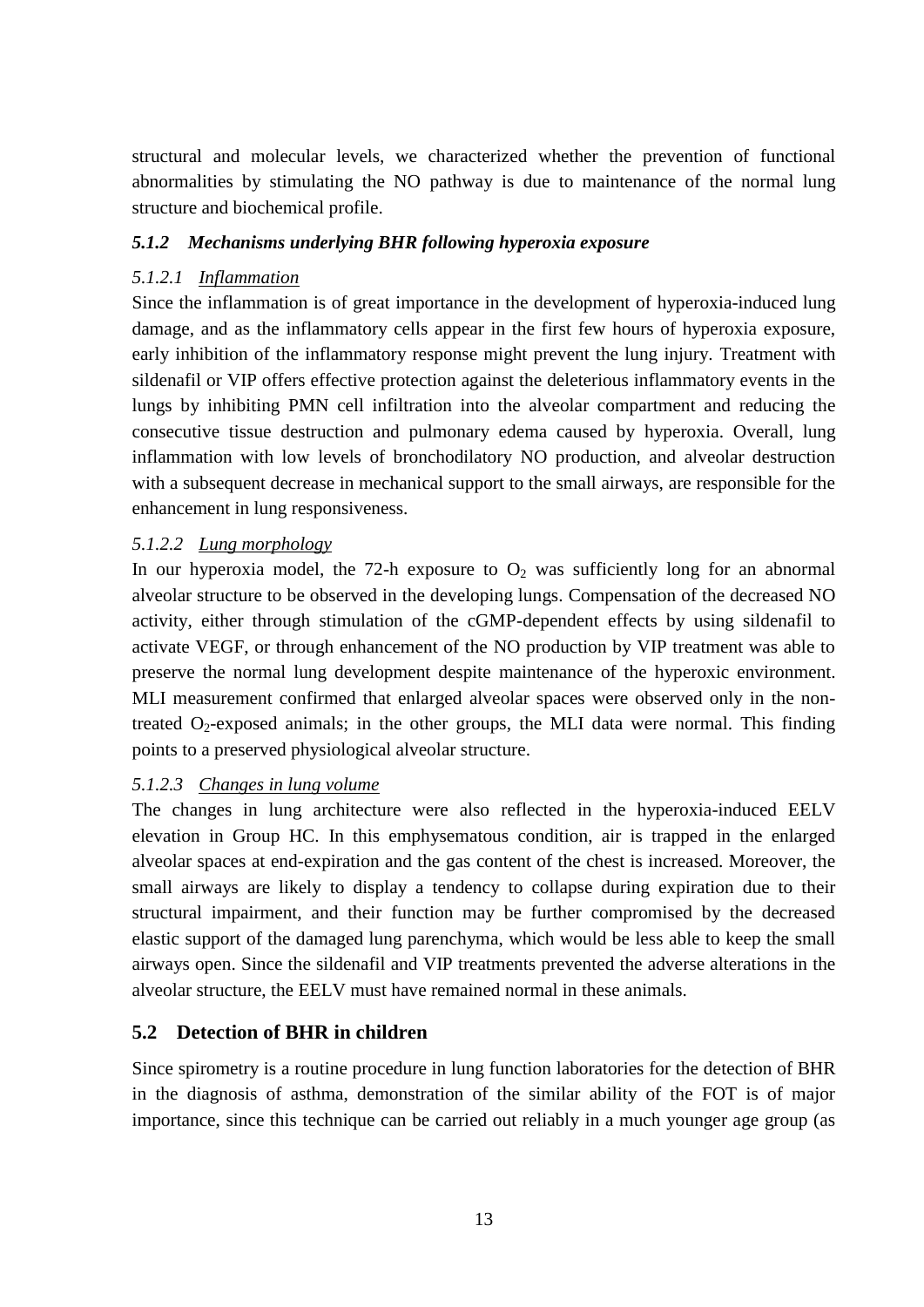low as 2 years of age ). Nevertheless, children of school age were enrolled in the present study, in order to allow a comparison with spirometry.

# *5.2.1 Relationships between the parameters obtained with the FOT and spirometry*

Strong and highly significant correlations were observed between the corresponding FOT and spirometric parameters, which suggests that airway narrowing is faithfully reflected by both techniques. Nevertheless, the correlation analysis does not take into account the variability of the measured parameters, which is of great importance in a comparison of the ability of a lung function test to measure bronchoconstriction with subsequent promise to detect BHR. Wexperienced greater short- and long-term variabilities for the FOT parameters than those measured with spirometry. This implies that greater magnitudes of changes can be regarded as positive responses in the FOT parameters, which corresponds to previous observations and recommendations for higher acceptance limits of clinically important changes.

# *5.2.2 SD indicies*

In order to take the greater magnitudes of the changes in the FOT parameters into account, the alterations in the lung function indices following the His and MCh challenges were also expressed in SD indicies. This analysis revealed comparable SD indicies for the lung function parameters determined with the FOT and spirometry in the detection of airway narrowing following both the His and the MCh challenges. However, there was a tendency to a greater sensitivity of the FOT parameters relating to the low-frequency part of the Zrs spectra, which was particularly evident for AX. Since AX is extracted from the low-frequency reactance, it primarily reflects changes in the elasticity of the total respiratory system. It therefore seems likely that, besides inducing a constriction of the conducting airways manifested in elevated forced expiratory lung volumes and resistance parameters, the inhalation of the bronchoconstrictor agonists also led to a stiffening of the respiratory tissues. The most probable mechanism responsible for such a change in the respiratory elasticity is the loss of lung volume via the development of air trapping, due to the uneven deposition of the bronchoprovocation agonists, which was earlier clearly demonstrated following challenges with aerosolized His.

# **6 SUMMARY AND CONCLUSIONS**

We investigated the influence of environmental factors on the development of BHR in inbred animals, which excluded the effects of various genetic factors. We demonstrated the development of pulmonary inflammation and subsequent BHR following airway irritations in animal model studies. We also demonstrated the feasibility of detection of BHR in children of school age by using a technique that requires minimal patient cooperation. In all studies included in the present thesis, the basal airway mechanics was unaffected be the altered environment, while the elevated constrictor response of the airway smooth muscle following the application of bronchial challenges was proved by measuring airway properties with the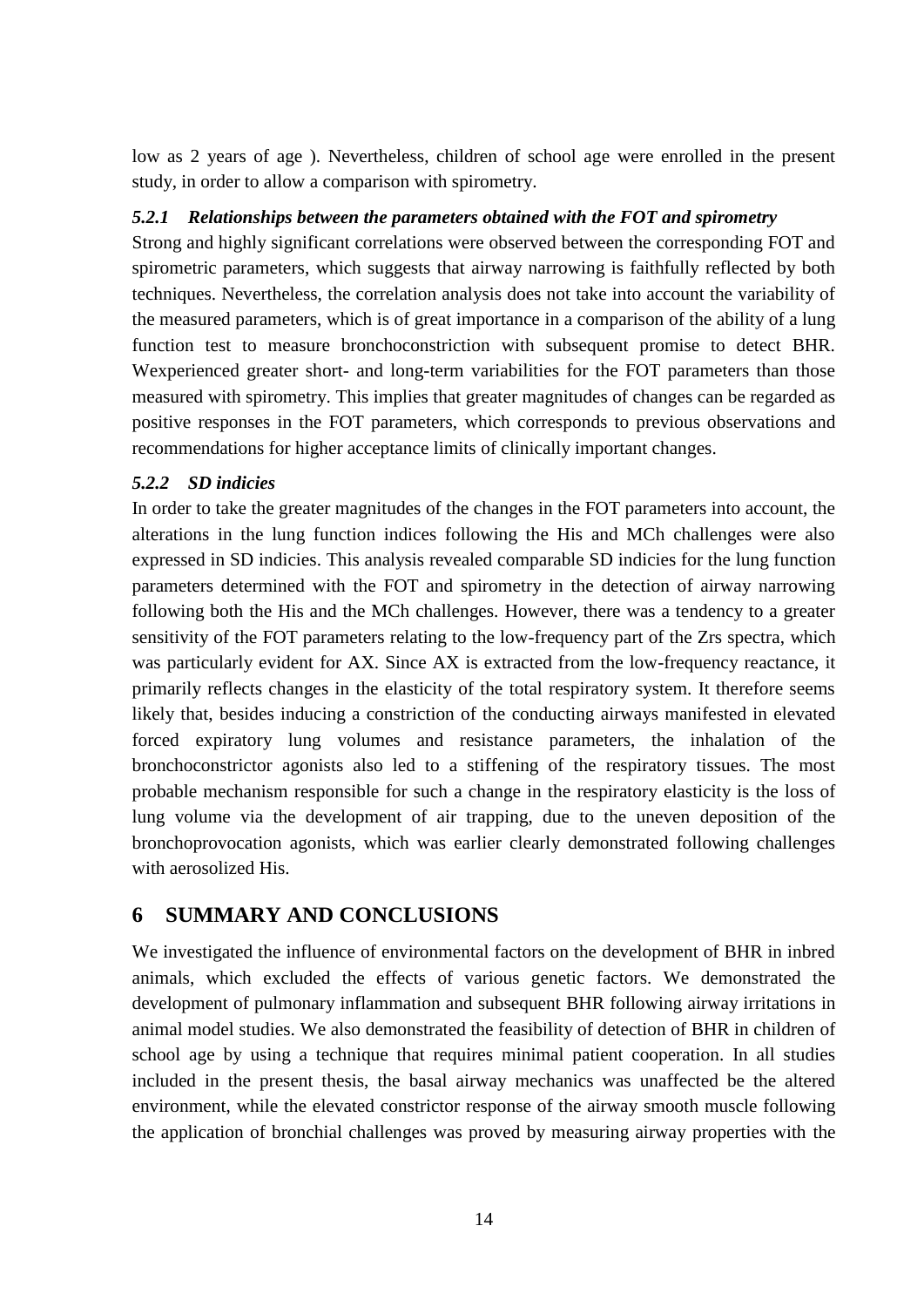FOT. Specifically, the findings of the present thesis contributed to the following particular research topics:

 The effects of RSD on the pulmonary system were assessed in an animal model by performing basal lung function measurements, with the assessment of changes in lung responsiveness and also histopathological analyses. When rats were chronically exposed to a high concentration of RSD, the fine powder particles reached the lower respiratory tract, but the alterations in the basal airway and respiratory tissue mechanics were not significant. The mild inflammation that developed around the pulmonary vessels and in the alveolar wall was associated with a mild BHR. Since these mild respiratory symptoms emerged following exposure to extremely high concentrations, our results may suggest that the short-term health hazard as regards the pulmonary system in healthy human adults exposed to RSD inhalation is not greater than that due to urban dust at a comparable concentration.

 In our short-term hyperoxia exposure model, duration of 72 h was sufficient to induce adverse molecular, morphological and functional changes in the lungs. Sildenafil and VIP treatments were able to maintain the normal alveolar structure, inhibit the development of edema and inflammation, and prevent the consequential lung function deterioration by enhancing the activity of NO-mediated pathways involved in the lung damage following hyperoxia. Our findings therefore point to the potential benefit of sildenafil or VIP treatment in the critical acute phase of hyperoxic lung damage, and such treatment should be considered as one of the possible strategies designed to prevent the irreversible functional and structural changes in the developing lungs.

Since the detection of BHR poses an increasing clinical challenge in patients with limited abilities to cooperate, a clinical study was designed to determine the efficiency of the FOT in the detection of BHR following bronchoprovocation tests in asthmatic children. Our clinical findings suggest that

 the resistance and reactance parameters determined with the FOT revealed airway constriction at smaller doses of the agonists than those needed in standard spirometry;

 with regard to the greater variability in the FOT parameters when the FOT is performed concomitantly with spirometry, the two lung function measurement methods have similar sensitivities in the assessment of BHR;

 if the FOT is performed alone, the short-term variability of the resistance parameters decreases markedly and approaches that observed for the spirometric indices.

In summary, the studies included in the present thesis contribute to a better understanding of the BHR that develops in an altered environment by pointing to the complex involvement of inflammatory and cellular mechanisms leading to structural and functional abnormalities. Our clinical study reveals that the use of the FOT may impose less stress on the tested children and may lead to a decrease in the age at which BHR can be detected, so that asthma can subsequently be diagnosed in the preschool age range.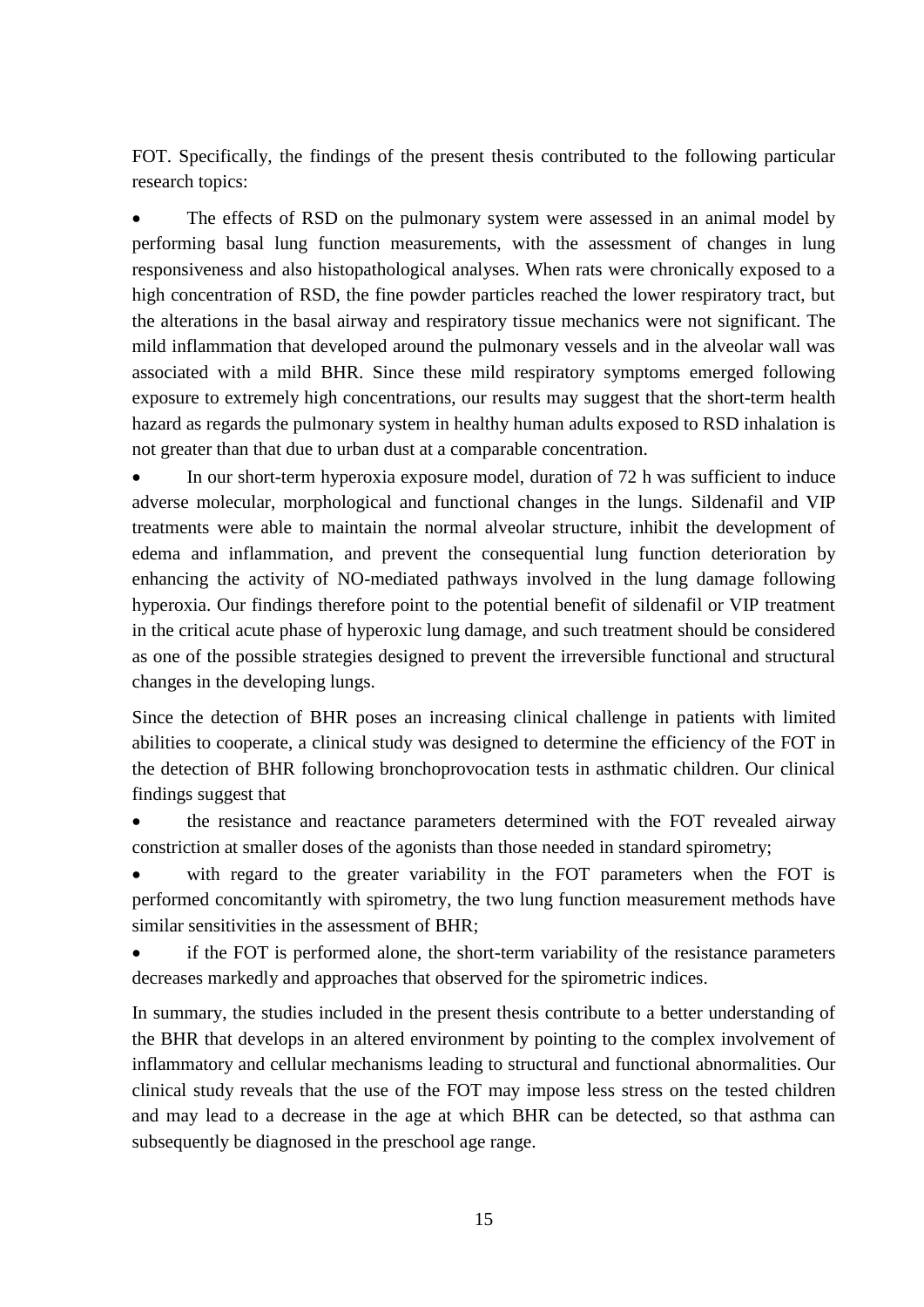# **7 ACKNOWLEDGEMENTS**

First and foremost, I would like to thank my supervisors.

I thank *Zoltán Novák* who introduced me to clinical research and provided expertise, support and guidance throughout my studies and my experimental work. Thank you for the incessant encouragement, especially before my first presentation, which has had a profound effect on my personal and academic career.

I would also like to express my gratitude to *Ferenc Peták* for his constant support and mentoring, especially during my experimental work. His excellent guidance has been essential in the development of my research carrier. Without your belief and advice I would never have begun my PhD studies.

I am also very grateful to *Walid Habre* for being my host supervisor during my year in Geneva. Thank you for the opportunity to work within your laboratory and for the trust, independence, invaluable advice, training, and support you have provided me.

I wish to express my thanks to *Ferenc Bari,* head of my home institite (Department of Medical Physics and Informatics) for his support, trust, understanding (and for the pressure he you put on me with your recurrent questions).

Thanks to *Mária Balla* for her indefatigable help with my experimental work, and for demonstrating exemplary patience during the very long weekends that we have spent together in the pulmonary function laboratory.

A special thanks goes to *Xavier Belin* for his unique technical support in the animal research projects we have undertaken together in Geneva, and for the never ending days we spent underground without seeing the sun.

I further express my deep gratitude to my friends from Geneva; *Fabiola, Iliona, Camille and Yves*. They were always with me in the challenging moments during and following my stay. Thank you very much for making my year in Geneva unforgettable and enjoyable.

I would like to express my thanks to my friends and collegaues for the nice moments and the pleasant time spent at work in your company. Thank to *Marietta, Magdi, Anna, Darren, Kati, Juli, Zsuzsi* and also to *Bence* for your motivation and humour.